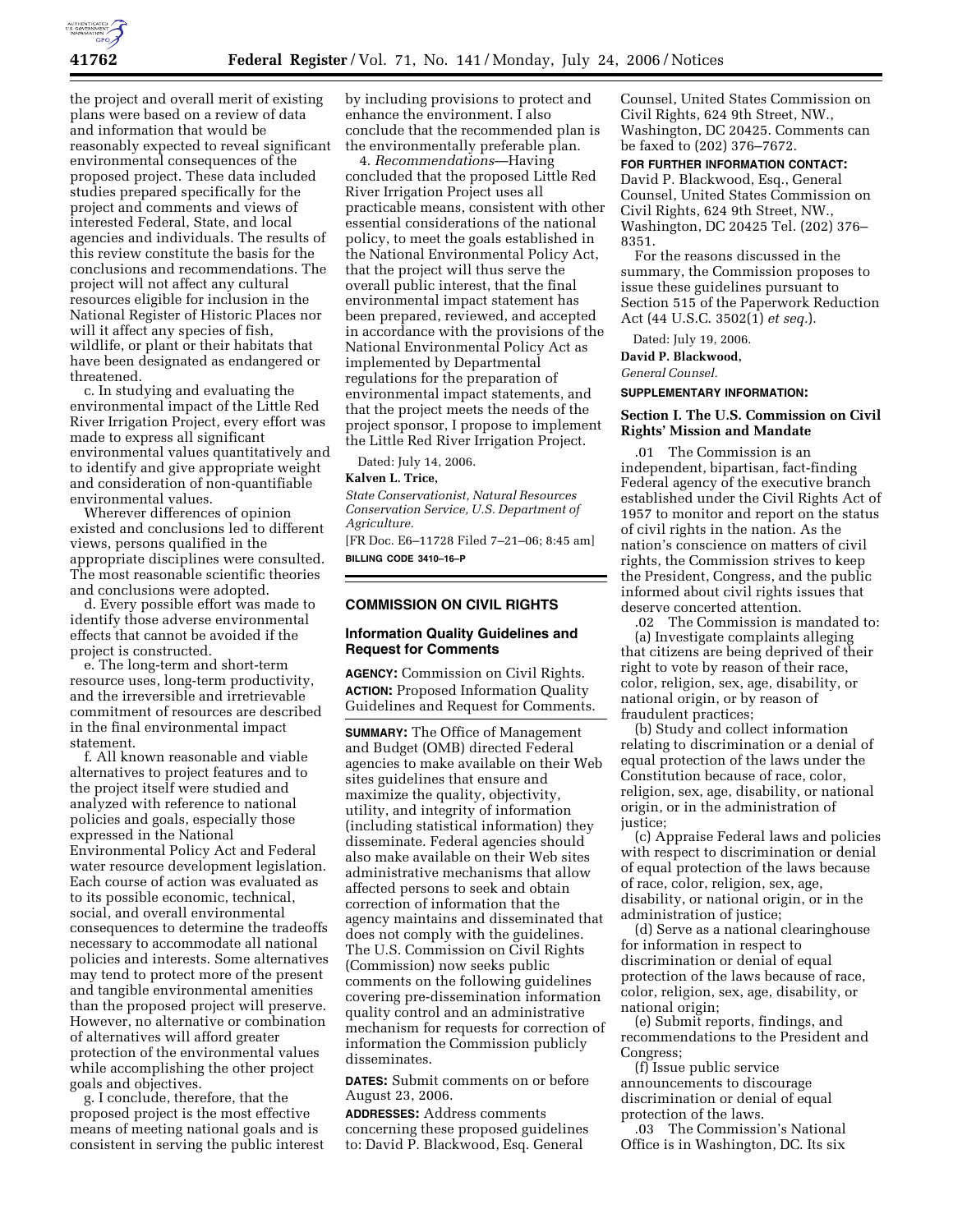Regional Offices are located throughout the nation:

(a) The Eastern Regional Office, Washington, DC;

(b) Southern Regional Office, Atlanta, Georgia;

(c) Midwestern Office, Chicago, Illinois;

(d) Central Regional Office, Kansas City, Kansas;

(e) Rocky Mountain Office, Denver, Colorado; and (f) Western Regional Office, Los

Angeles, California.

.04 State Advisory Committees (SACs) are established in each State and in Washington, DC. SACs advise the Commission on matters pertaining to discrimination or denials of equal protection of the laws because of race, color, religion, sex, national origin, age, disability, or in the administration of justice. They also assist the Commission in its statutory obligation to serve as a national clearinghouse for information on those subjects. SACs present advice to the Commission in a variety of forms, including formal fact-finding reports and briefing memoranda.

#### **Section II. The Office of Management and Budget Governmentwide Guideline**

.01 Section 515 of the Treasury and General Government Appropriation Act for Fiscal Year 2001 (Public Law 106– 554) directs OMB to issue to Federal agencies subject to the Paper Reduction Act (44 U.S.C. Chapter 3502(1) *et seq.*) governmentwide guidelines that provide policy and procedural guidance for ensuring and maximizing the quality, objectivity, utility, and integrity of the information (including statistical information) that they disseminate. Specifically, the OMB guidelines direct agencies to:

(a) Issue their own guidelines, consistent with government-wide guidelines, to ensure and maximize the quality, objectivity, utility, and integrity of information (including statistical information) the agency disseminates;

(b) Establish administrative mechanisms allowing affected persons to seek and obtain correction of information the agency maintains and disseminates that does not comply with OMB guidelines; and

(c) Report annually to the OMB Director the number and nature of complaints the agency received regarding compliance with OMB guidelines on quality, objectivity, utility, and integrity of information and how such complaints were resolved.

.02 The OMB guidelines offer three underlying principles. Agencies should ensure that the guidelines:

(a) Are sufficiently flexible to be applied to a wide variety of information activities that range in importance and scope, and to fit all forms of media;

(b) Meet basic information quality standards, although some information may require higher or more specific standards. Agencies should weigh the costs and benefits of higher information quality in the context of their mission, budget constraints, and timeliness in dissemination; and

(c) Are applied in a common-sensical and workable manner. Agencies should incorporate quality information guideline standards and procedures into existing processes and procedures. Application of these guidelines should not impose unnecessary administrative burdens.

#### **Section III. The Commission's Existing Policies and Procedures That Ensure and Maximize Information Quality**

The Commission disseminates information on civil rights through:

(a) Reports to Congress and the President, including an annual report on civil rights enforcement as required by statute and other reports as considered appropriate;

(b) Program activities, such as hearings, briefings, conferences, and consultations; and

(c) Provision of civil rights information to the public through its clearinghouse function.

.02 In order to ensure the accuracy and the impartiality of the information it provides, the Commission has in place various mechanisms to correct the information it disseminates. OMB's Information Quality Guidelines urge agencies to integrate into existing guidelines for dissemination of information the standards for information quality embodied in the Data Quality Act. The Commission shall improve the quality of the information it disseminates as it seeks to achieve the strategic goals of its mission while adhering to budget and resource priorities.

.03 The mechanisms the Commission uses to ensure information quality are:

(a) Defame and Degrade. Commission regulations provide procedural guidelines when statements made at Commission hearings or in reports will defame, degrade or incriminate persons or institutions.

A statement defames and degrades if its probable effect is to damage the person or institution criticized in reputation, business, or otherwise. In determining whether damage is likely to result, it is necessary to consider the substance of the allegations, all the

circumstances surrounding it, and the community perception and reaction that is likely to result. All this must all be considered in light of the applicable legal standards governing defamation of public versus private persons and entities.

When in advance of a hearing the Commission determines that certain evidence may tend to defame, degrade, or incriminate any person at any hearing, it shall receive such evidence of testimony, or a summary of such evidence or testimony in executive session. The Commission affords such persons defamed, degraded, or incriminated by such evidence or testimony an opportunity to appear and be heard in executive session with a reasonable number of additional witnesses they request, before deciding to use such evidence or testimony. If the Commission decides to make this information public, it will give the person the opportunity to appear as a voluntary witness or submit a sworn statement. procedures for addressing evidence presented at a hearing that may tend to defame, degrade, or incriminate any person are specified at 45 CFR 702.11.

If a Commission report tends to defame, degrade, or incriminate any person, the report or relevant portions thereof shall be delivered to such person at least thirty (30) days before the report is published to allow such person the opportunity to make a timely verified answer to the report, or relevant portions thereof. Administrative Instruction 7–1, Procedures for Providing an Opportunity for Response to Persons Criticized by Commission Publications and Audiovisual Products, at section 6 provides that whenever a publication, other than a statutory report, contains material that tends to defame and degrade, such person must be provided a full and fair opportunity to respond to such material. Section 7 of Administrative Instruction 7–1 provides for a defame and degrade review of State Advisory Committee reports. Section 8 of Administrative Instruction 7–1 provides for a defame and degrade review of the *Civil Rights Journal.* 

(b) *Legal Sufficiency Review.*  Administrative Instruction 1–6, National Project Development and Implementation, at section 15 provides for legal sufficiency review by the Office of General Counsel on draft reports and national office publications that are provided to the public. The purpose of the legal sufficiency review is to ensure the adequate interpretation and citation of legal materials and compliance with statutory requirements. SAC reports also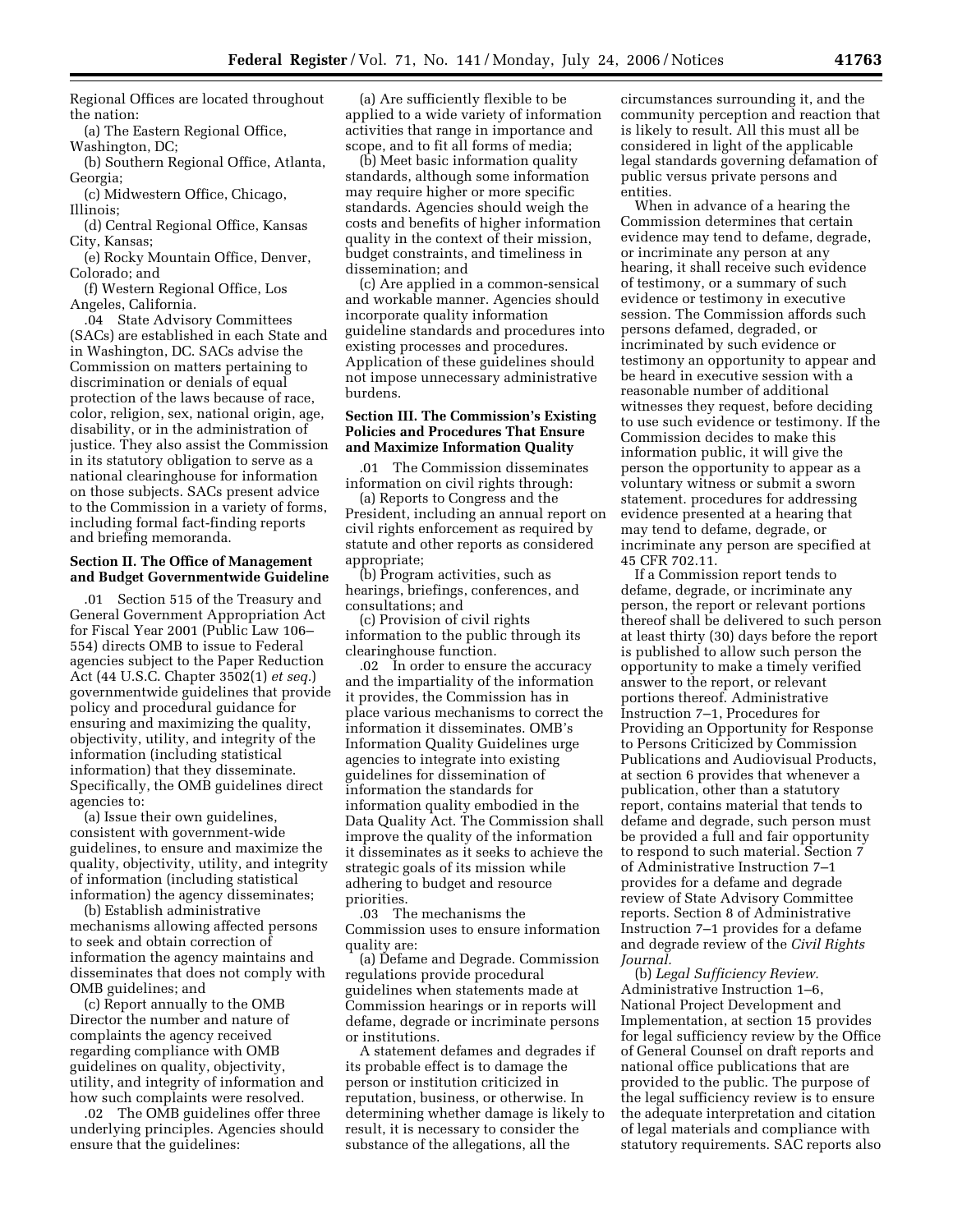will be subject to a legal sufficiency review.

(c) *Editorial Policy Review.*  Administrative Instruction 1–6, National Project Development and Implementation, at section 14 provides that the Staff Director will appoint members of an editorial policy board to review draft national reports to determine the adequacy and accuracy of the substantive information in the draft document (for example, conceptual soundness, adherence to Commission policy, quality of research, argumentation, and documentation of major points). The project staff revises the draft document in accordance with the editorial board comments. The appropriate office director apprises the Staff director by memorandum of areas upon which agreement was not reached and changes were not made. Once the substantive changes are made, the new material must be submitted for an expedited legal sufficiency review.

The Regional Directors are responsible for ensuring that such reports are unbiased, methodologically sound, well written, appropriately organized, and properly formatted. SACs are ultimately responsible for the substance of their reports and memoranda. A report is forwarded to the Staff Director following formal approval from the appropriate State Advisory Committee.

(d) *Affected Agency Review.*  Administrative Instruction 1–6, National Project Development and Implementation, at section 16 provides that after completing any revisions occasioned by legal and editorial reviews, the director of the appropriate office sends the sections of the draft report that pertain to a government agency to the affected agency for review and comment on the accuracy of the material contained therein. The Commission's draft findings, conclusions, and recommendations are not submitted to the affected agency. Nongovernmental organizations receive pertinent material for review where appropriate. Upon receipt of comments, the project staff prepares the appropriate revisions. SAC reports also are subject to an affected agency review.

.04 Information Technology and Systems Management. Administrative Instruction 4–18, Information Technology and Systems Management, provides guidance for the appropriate management of information technology resources and systems throughout their life cycle, in accordance with federal regulations, policies and guidelines. It also provides for the establishment and maintenance of a strategic information

resources management planning process that includes:

(a) An up-to-date five-year plan that has, among others, document linkages between mission needs and information technology capabilities; and

(b) An up-to-date security and disaster preparedness plan for information systems that provides adequate assurances of the availability, confidentiality and integrity of the information systems.

.05 The Staff Director is the Chief Information Officer (CIO) of the agency and has primary responsibility for managing the Commission's information resources. The Deputy CIO will manage the Commission's security systems and procedures, and monitor Commission compliance with appropriate federal policies, principles, standards, guidelines, rules, and administrative instructions.

.06 Data Collection from the Public. (a) Administrative Instruction 1–6, National Project Development and Implementation, at section 9 provides that the Chief of the Administrative Services and Clearinghouse Division (ASCD) is the Commission's designated paperwork reduction officer, and as such, is responsible for reviewing proposed data collection procedures as required by the Paperwork Reduction Act of 1980. It provides that when collecting information from ten or more persons or organizations, the Commission must receive prior approval from OMB. The appropriate documents are submitted to the ASCD Chief at least fifty (50) days before the anticipated administration of a questionnaire or interview schedule.

(b) The Civil rights Commission Amendments Act of 1994, Pub. L. 103– 419, 108 Stat. 4338, at 42 U.S.C. 1975a(e) provides that the Commission may issue subpoenas for the attendance of witnesses and the production of written or other matter in a hearing approved by the Commission. In addition, the Commission may use depositions and written interrogatories to obtain information and testimony about matters that are the subject of a Commission hearing or report.

Further, data also are collected at briefings, conferences, hearings, and during consultation and interviews by staff. Staff shall submit the Commission's Privacy Act notice to potential data sources at these prior to collecting the data.

#### **Section IV. Scope and Applicability of the Commission's Quality Information Guidelines**

.01 Consistent with OMB guidance, the definitions of information and

dissemination set the scope and applicability of the Commission's quality information guidelines. For the purposes of these guidelines, information means any communication or representation of facts or data, in any medium or form, including textual, numerical, graphic, cartographic, narrative, or audiovisual forms. This definition includes information that the Commission disseminates from a Web page, but does not include the provision of hyperlinks to information that others disseminate.

.02 This definition of information does not include:

(a) Opinions or policies, where the presentation makes clear that the statements are subjective opinions, rather than facts. Underlying information upon which the opinion or policy is based may be subject to these guidelines only if the Commission publishes that information;

(b) Information originated by and attributed to non-Commission sources, provided the Commission does not expressly rely upon it. Examples include non-U.S. government information reported and duly attributed in materials the Commission prepared and disseminated, hyperlinks on the Commission's Web site to information that others disseminate, and reports of advisory committees published on the Commission's Web site that are not explicitly endorsed by the Commission;

(c) Statements relating solely to the Commission's internal personnel rules and practices and other materials produced for the Commission's employees, contractors, or agents;

(d) Descriptions of the Commission, its responsibilities, and organizational components;

(e) Statements, the modifications of which might cause harm to the national security, including harm to the national defense or foreign relations of the United States;

(f) Statements of Commission policy; however, any underlying information the Commission published upon which a statement is based may be subjected to these guidelines;

(g) Testimony or comments of Commission officials before courts, administrative bodies, Congress, or the media;

(h) Investigatory material compiled pursuant to U.S. law or for law enforcement purposes in the United States; or

(i) Statements which are, or which reasonably may be expected to become, the subject of litigation, whether before a U.S. or foreign court or in an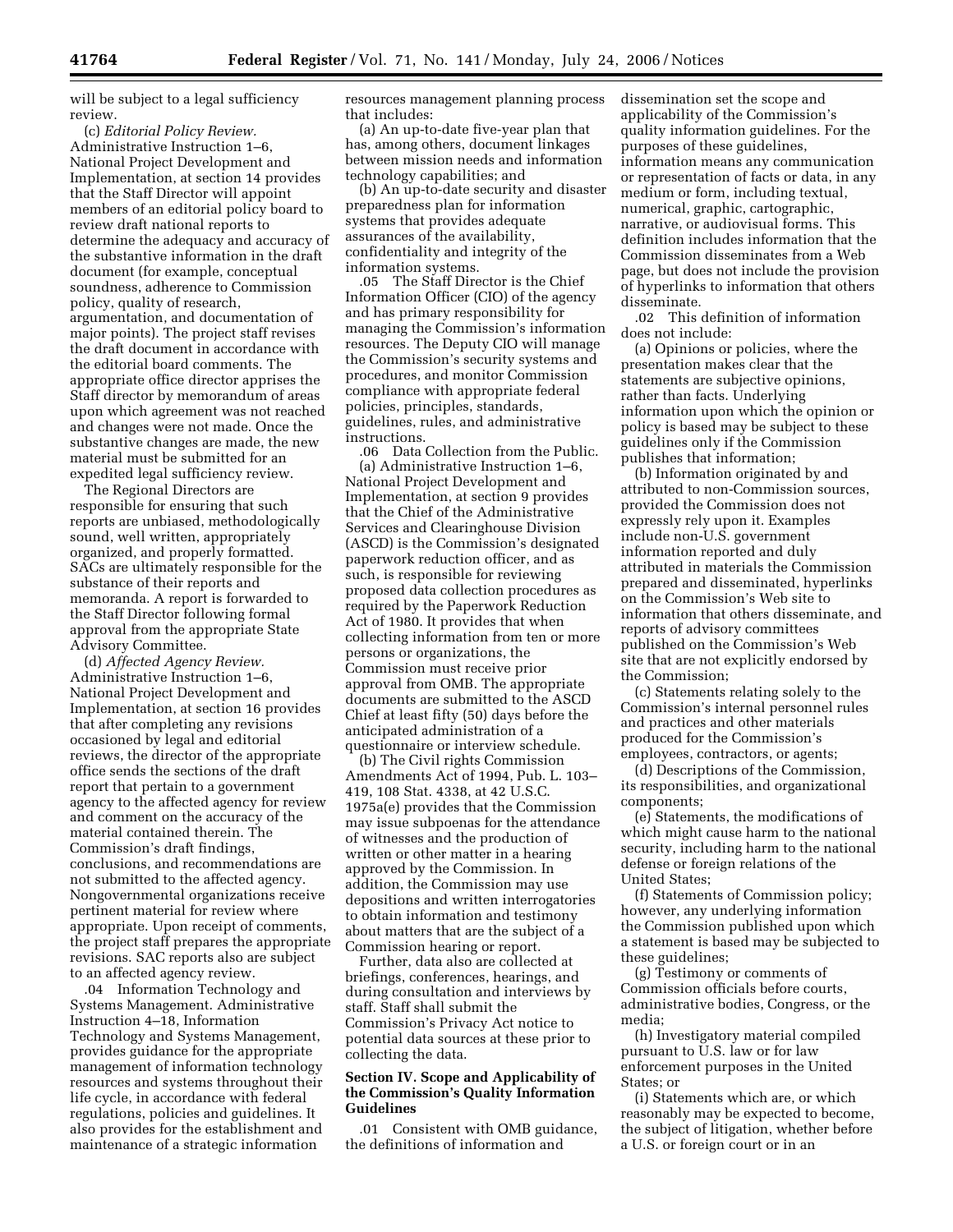international arbitral or other dispute resolution proceeding.

.03 Dissemination means Commission initiated or sponsored distribution of information to the public (see 5 CFR 1320.3(d) ''Conduct or Sponsor'').

.04 This definition of dissemination does not include distributions of information or other materials that are:

(a) Produced in response to requests for Commission records under the Freedom of Information Act, the Privacy Act, the Federal Advisory Committee Act, or similar law; or

(b) Archival records, public filings, responses to subpoena or compulsory document productions, or documents prepared and released in the context of adjudicative processes. These guidelines do not impose any additional requirements on the Commission during adjudicative proceedings and do not provide parties to such adjudicative proceedings any additional rights of challenge or appeal; and

(c) Limited to Commission employees or Commission contractors or grantees, as well as intra-or-inter-agency use or sharing of government information.

.05 Consistent with OMB guidance, the Commission's guidelines apply to any covered information the Commission disseminated on or after October 1, 2002. The Commission's administrative mechanism shall apply to information that it disseminates on or after October 1, 2002, regardless of when it first disseminated the information.

### **Section V. The Commission's Guidelines for Ensuring and Maximizing Information Quality**

0.1 In accordance with OMB guidelines, quality encompasses utility, objectivity, and integrity. These four statutory terms sometimes are collectively referred to as quality. The Commission shall adopt a basic standard of quality and take appropriate steps to ensure that all offices in the National Office and each Regional Office incorporate quality criteria into its information dissemination practices. 0.2 Utility of Information

(a) Utility means the usefulness of the disseminated information to its intended users, including the public. The Commission is committed to disseminating quality information. Basic to achieving utility is an understanding of what information is needed as the Commission seeks to fulfill its mission and mandate. The Commission shall identify civil rights issues in which there is a critical need for information and shall develop and implement plans to provide such information.

(b) The Commission shall assess the utility of the information it will produce from original research and secondary analysis of existing data. It shall also assess the utility of the information it disseminates that is provided by or obtained from outside sources and which it adopts, endorses, or uses.

(c) When reproducibility and transparency of information are essential for determining information utility, the Commission shall ensure the reproducibility and transparency of the research design and analytic methods. In this context, reproducibility means that the information is capable of being reproduced, subject to an acceptable degree of imprecision. With respect to analytic results, ''capable of being substantially reproduced'' means that independent analysis of the original or supporting data using identical methods would generate similar analytic results, subject to an acceptable degree of imprecision.

(d) In order to enhance further the utility of information, the Commission shall ensure that the information it will disseminate is clearly written in plain English, grammatically correct, and free of spelling or typographical errors. Where appropriate, the Commission shall include contact information for intended users and the public who may wish to obtain supplementary information, seek further elucidation, or provide comments.

0.3 Objectivity of Information Objectivity concerns substance and presentation of disseminated information. Substance focuses on whether the content of the disseminated information is accurate, reliable, unbiased, and balanced. Presentation concerns whether the disseminated information is presented in an accurate, clear, complete, and unbiased manner. The Commission is committed to disseminating information that reflects these two elements.

(a) In the course of fulfilling its mission and mandate, the Commission conducts social science studies and evaluates federal civil rights enforcement programs, reports on findings and conclusions, and makes recommendations. The Commission strives for a research process that embodies methodological and statistical rigor, intellectual honesty in analysis, and presentation of findings and conclusions in full and proper context in order to achieve accurate, reliable, and unbiased reports. In this respect, the Commission's Administrative Instruction 1–6, National Project Development and Implementation at sections 7 and 8 is instructive. Consistent with it, the Commission shall

ensure that the program office primarily responsible for reports:

(1) Develops methodologically strong and practically feasible research designs capable of judging the issues addressed;

(2) Makes explicit the assumptions underlying research efforts;

(3) Conducts thorough review of the literature representing a wide range of perspectives on the subject of study or evaluation;

(4) Uses appropriate and sound research methods to gather information;

(5) Uses appropriate and sound statistical techniques to analyze collected information;

(6) Ensures that the analysis is unbiased;

(7) Presents disseminated information within a full and proper context, including supporting data as appropriate;

(8) Identifies data sources (to the extent possible, consistent with confidentiality protections); and

(9) Specifies limitations of the study or evaluation, including error sources that affect data quality.

The Staff Director is responsible for reviewing national office project designs and proposals to ensure that they reflect objectivity and balance. The Staff Director also reviews State Advisory Committee reports for balance and objectivity.

.04 In conducting social science studies and evaluation of federal civil rights enforcement programs, the Commission may combine original research with secondary analysis of existing data or may rely solely on the latter. The sources of existing data may be other federal government agencies, advisory committees, or other organizations and individuals. The Commission expects that these entities will subject information they submit to adequate quality control measures. Prior to using existing data from outside sources, the responsible program office shall review and verify the data as necessary and appropriate. Data collected at briefings may be verified by requiring the outside sources to submit testimony upon oath or affirmation. The underlying information upon which the disseminated material is based may be subject to these guidelines only if the Commission publishes that information. Being subject to these guidelines does not necessarily mean that the material the Commission publishes is a policy statement of the United States government.

.05 When the responsible program office determines that the information it will disseminate is influential social science, financial, legal, or statistical information, it shall take extra care to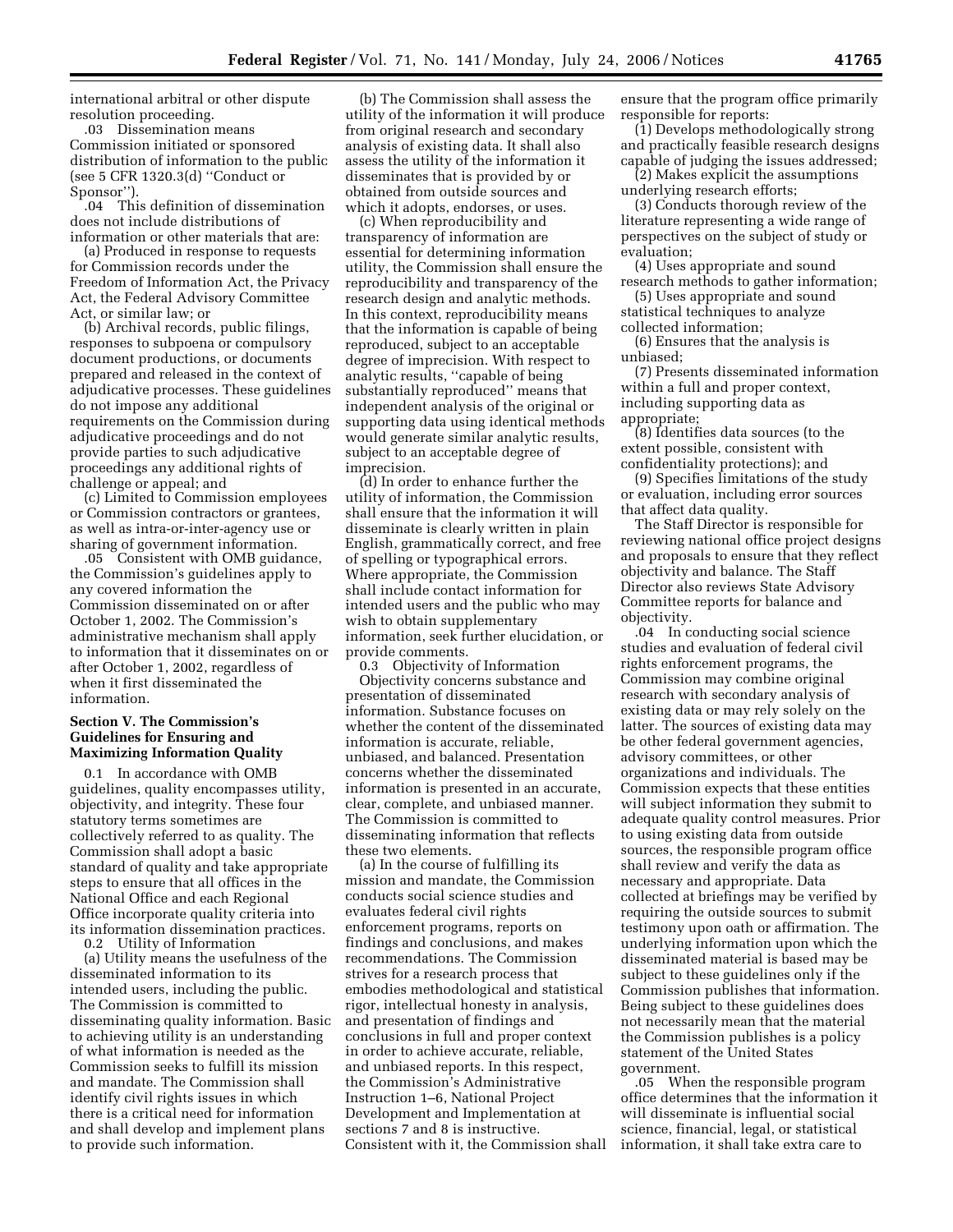include a high degree of transparency about data and research methods to meet OMB's requirement for the reproducibility of such information. In this context, influential means that such information will have or does have a clear and substantial impact on important public policies pertaining to civil rights issues or important private sector decisions that have civil rights implications. A high degree of transparency for disseminated information here means that the methodology used to derive the results is readily understandable to persons experienced in the appropriate field of study. In determining the appropriate level of transparency, the responsible program office will consider the types of data that can be practically subjected to a reproducibility requirement given ethical, feasibility, confidentiality, and national security constraints. In making this determination, the responsible program office will hold analytical results to an even higher standard than original data. It is important that analytic results have a high degree of transparency regarding:

(a) The source of the data used;

(b) The various assumptions employed;

(c) The analytic methods applied; and (d) The statistical procedures

employed.<br>O6 The. The Commission may contract, from time to time, with organizations or individuals to conduct research and analysis in support of its mission and mandate, but Commission policy does not influence their results. The responsible program office that disseminates contractor-prepared information will maintain records on data sources, data collection methods, and statistical techniques used in analysis, and retain all data and documents employed in preparing contractor reports. The Commission expects that contractors will adhere to research standards set forth in section V.03 and .04 above. When the Lead Office anticipates that the contractorprepared information it will disseminate is influential social science, financial, or statistical information, it will ensure that the contractor adheres to section V.05 above.

.07 The clearance process contributes in important ways to the objectivity of disseminated information. The Commission's Administrative Instruction 1–6, National Project Development and Implementation, at sections 13, 14, 15, 16, and 17 provides a rigorous, multi-phased quality control clearance. Where appropriate, the Commission will seek substantive input from other government agencies,

nongovernment organizations, scholars, and the public. The Commission also will determine if peer review is appropriate and, if necessary, the Lead Office will coordinate such review;

.08 Public dissemination of hardbound information and all information published in final form on the Commission's Web site at *www.usccr.gov* shall occur only after clearances are obtained from the Office of the Staff Director, and, if appropriate, with the approval of the Commissioners.

.09 These guidelines focus on procedures for the dissemination of information, as those terms are defined herein. Accordingly, procedures specifically applicable to forms of communication outside the scope of these guidelines, such as those for correspondence, press releases, or to other federal employees, among others, are not included.

.10 Integrity of Information (a) Integrity refers to security, that is, the protection of information from unauthorized access or revision in order to ensure that it is not compromised through corruption or falsification. Information technology is essential to the Commission as it seeks to fulfill its mission and mandate. A critical component of information integrity is protecting information technology systems from unauthorized access that could compromise information stored therein.

.11 Consistent with Administrative Instruction 4–18, Information Technology and System Management, the Commission shall ensure that ASCD coordinates and works with all offices in the National Office, the Regional Offices, and SACs to guarantee the integrity of information residing in its technology systems.

.12 To assist in fulfilling its mission, the Commission's Office of Civil Rights Evaluation and Office of General Counsel conduct studies on issues with civil rights implications. They may collect information for analysis and/or obtain existing information from other sources. These program offices shall protect such information from unauthorized, unanticipated, or unintentional modification. They shall use appropriate controls to safeguard draft reports and confidential information, such as interrogatory responses, from improper dissemination.

### **Section VI. Administrative Procedures for Pre-Dissemination Review**

.01 Each Commission's program office in the National Office and each Regional Office shall incorporate OMB and Comission information quality

principles into their existing predissemination review procedures as appropriate.

# **Section VII. Administrative Mechanism for Correction of Information**

.01 The Commission shall allow any affected person to request the correction of Commission-disseminated information that does not comply with applicable OMB and Commission information quality guidelines. An affected person is an individual or an entity that may use, benefit from, or be harmed by the disseminated information at issue.

.02 Information Correction Requests (a) In the Commission's correction request process the burden of proof rests with the requester. An affected person who believes that information the Commission disseminates does not adhere to the information quality guidelines of OMB or the Commission, and who would like to request correction of specific information, needs to submit a Petition for Correction with the following information.

(1) Name, mailing address, e-mail address, telephone number, and organizational affiliation (if any) of the individual or organization submitting a petition;

(2) Detailed description of the information the requester believes does not comply with the Commission's guidelines, including the exact name of the report or publication, the date, and a description of the specific item in question;

(3) Description of the requester's interest in the information and how the requester is affected by the information in question; and

 $(4)$  Description of reason(s) that the information should be corrected, including the elements of the information quality guidelines that were not followed.

(b) The Petition for Correction should be sent to the Deputy Chief Information Officer (DCIO) for Information Management at the following address: Deputy Chief Information Officer, U.S. Commission on Civil Rights, 624 Ninth Street, NW., Washington, DC 20425.

(c) Alternatively, requesters may submit an e-mail request to the following address: *dblackwood@usccr.gov.* Requesters should indicate that they are submitting an Information Quality Request in the subject line of the e-mail.

.03 The DCIO will review the request and determine whether it contains all the information required for a Petition. If the request is unclear or incomplete, he/she will seek clarification from the requester.